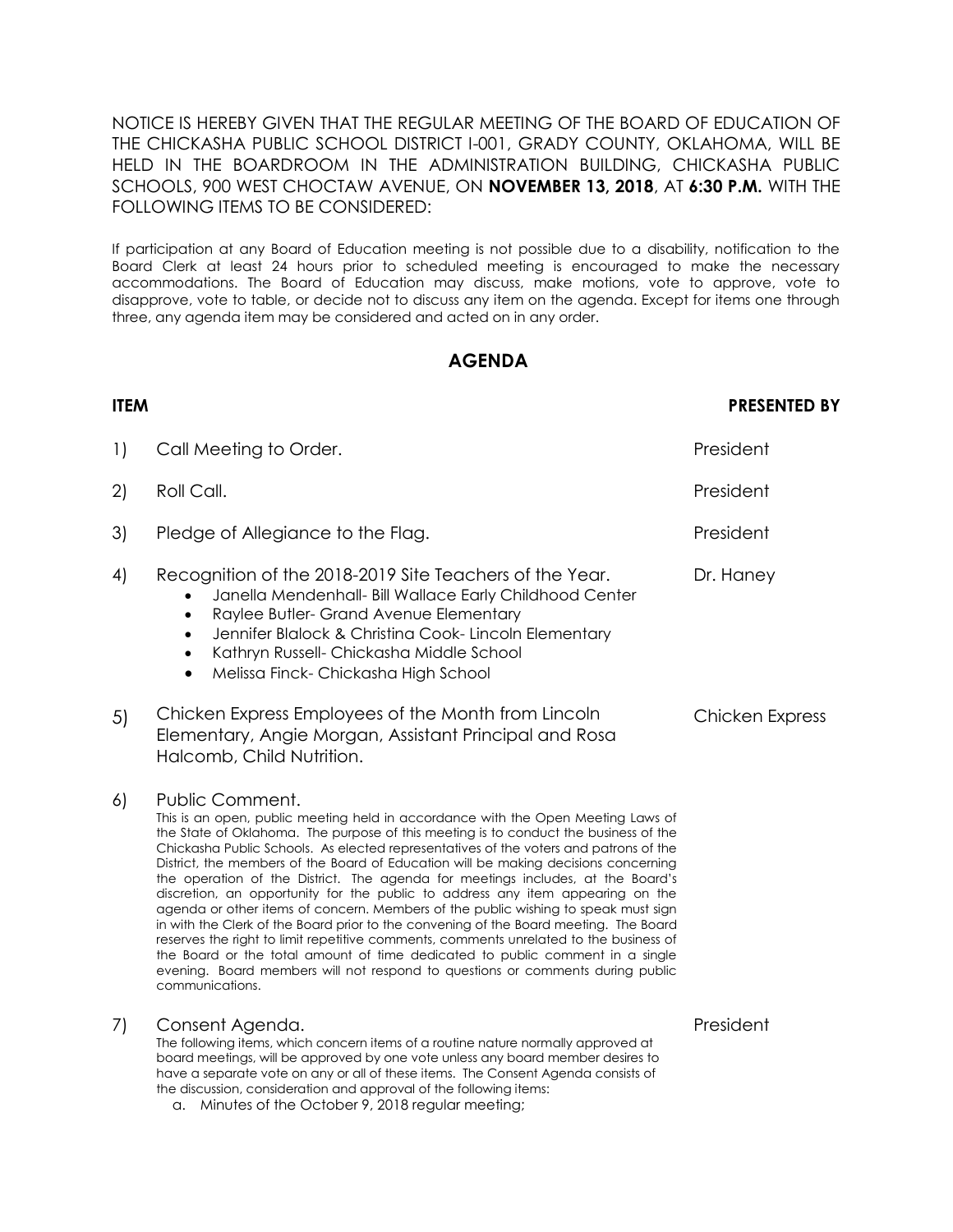- b. E-Rate contract between Claborn Services LLC and Chickasha Public Schools for the 2018-2019 school year;
- c. Chickasha High School Pom Parents fundraising request for Scentsy products for 2018-19;
- d. CHS Cheer Booster Club fundraising request for Shirt Sales for 2018-19;
- e. CHS Cheer Booster Club fundraising request for Bath Bomb Sales for 2018-19;
- f. CHS Cheer Booster Club fundraising request for Atwoods Fundraiser for 2018-19;
- g. Purpose of account changes for Robotics for 2018-19- added (1) Hot Cocoa & Cookie Sales (2) Rustic Cuff Bracelet Sales (3) Cutlery Sales (4) Vinyl Decals (5); Movie Tickets;
- h. Contract between Chickasha Public Schools and Sooner Football Officials Association (SFOA) for 2019;
- i. Application for conducting pilot cooperative activities between Chickasha Public Schools and Pioneer School for baseball for the 2018-2019 school year;
- j. Agreement between Chickasha Public Schools and Washita Valley CAC Head Start for the 2018-19 school year;
- k. Contract between LeeAnn Spangler and Chickasha Public Schools to review Individualized Education Plans, 504 records, and Special Education services for the 2018-19 school year;
- l. Building Fund Change Order #1;
- m. General Fund Change Orders #12-26;
- n. Transportation surplus items;

| 8)   | Finance Report.                                                                                                                                                                                                                                           | Mrs. Stegman |
|------|-----------------------------------------------------------------------------------------------------------------------------------------------------------------------------------------------------------------------------------------------------------|--------------|
| 9)   | Discussion and possible board action on revision to Chickasha<br>Board Policy CHA-P3 Purchasing Authority and Procedures<br>Guide.                                                                                                                        | Mrs. Stegman |
| 10)  | Board to consider and take necessary action on the 2019<br>Annual Election Resolution for the Chickasha Board of<br>Eduction seats $#1, #2,$ and $#4.$                                                                                                    | President    |
| 11)  | Motion and vote to approve or not approve Chickasha Public<br>Schools Regular Board of Education Meetings for 2019.                                                                                                                                       | President    |
| 12)  | Discussion and possible board action regarding parking<br>easement and maintenance agreement between Chickasha<br>Public Schools and Grady Memorial Hospital Authority.                                                                                   | President    |
| 13)  | Discussion and possible board action regarding the Student<br>Handbook and Chickasha Board Policy FDC-R1 Attendance<br>Policy (Regulation), Board Policy FDC-R2 Attendance Regulation<br>(K-5 <sup>th</sup> ) Board Policy FDC-R3 Absences (Regulations). | President    |
| (14) | Discussion and possible board action regarding Generation<br>Citizen of the Generation Citizen curriculum and services at<br>Chickasha High School;                                                                                                       | President    |